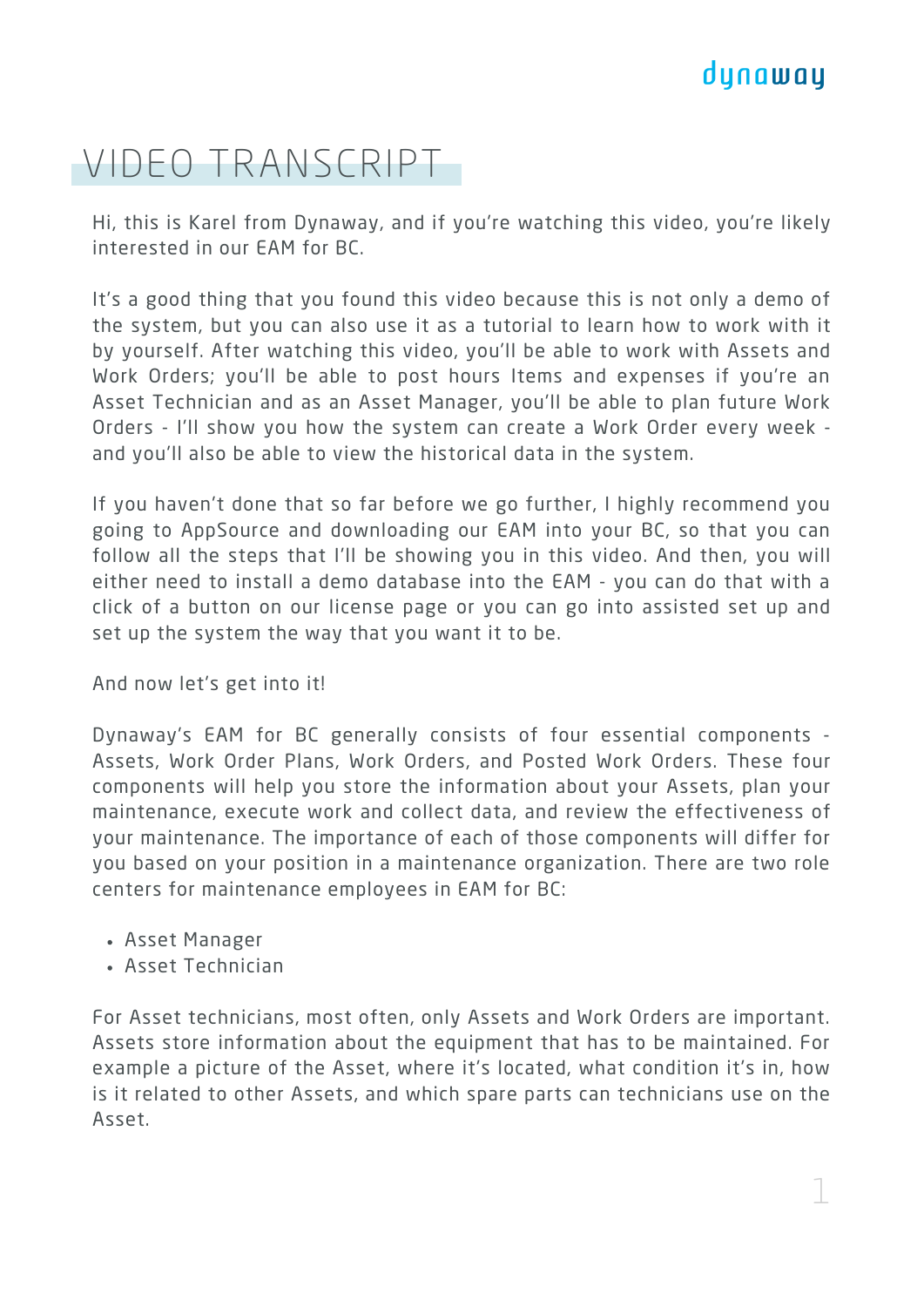

Work Orders contain information about the work that needs to be done to service and repair Assets. Instructions on Work Orders tell technicians how to carry out the work. When done with a task, workers fill in time spent, Items used, and any other expenses directly into each Work Order.

But if you're a maintenance manager, you're not only interested in Assets and Work Orders. You also need to plan future Work Orders and review the effectiveness of your maintenance.

We will go through the system both from the perspective of a technician and from the perspective of a planner or a maintenance manager. To choose between the Asset Manager and Asset Technician, click onto the gear icon, my settings, and choose the role under "role." Either as an Asset Manager or as an Asset Technician. First, let's go through a system from the perspective of a technician. And first of all, let's have a look at Assets.

To open Assets, we can click here to open them as a list or as a tree.

First, let's have a look at them in the form of a tree. We can, for example, open planter mixers at Hall 1 - which is not an actual physical Asset but a "Virtual Asset" - which means that it works as a folder for the actual physical Assets below it. These four planetary mixers A200 can actually be found on the floor. Transmission gears and motor gears are "child Assets" of each of the Planetary Mixers, each of which also has other child Assets. If there are Work Order Plans, Items, Documents, Downtimes, or Requests connected to an Asset, you will also be able to view them in the Asset Tree.

Not only that, but you can also open specific Work Order Plans and see specific Work Orders created from the Work Order Plans, specific Items entered on a Work Order Plan same with Resources, Documents, and Frequencies. You'll also be able to see the same on Work Orders. You can edit which of those you see in Process - Tree Options.

Let's say that the technician identified that this Asset is not working as it should. In that case, he can click on the process here on the top, create a Work Order specifically for this Asset as well as register downtime, or open an Asset Card of this Asset.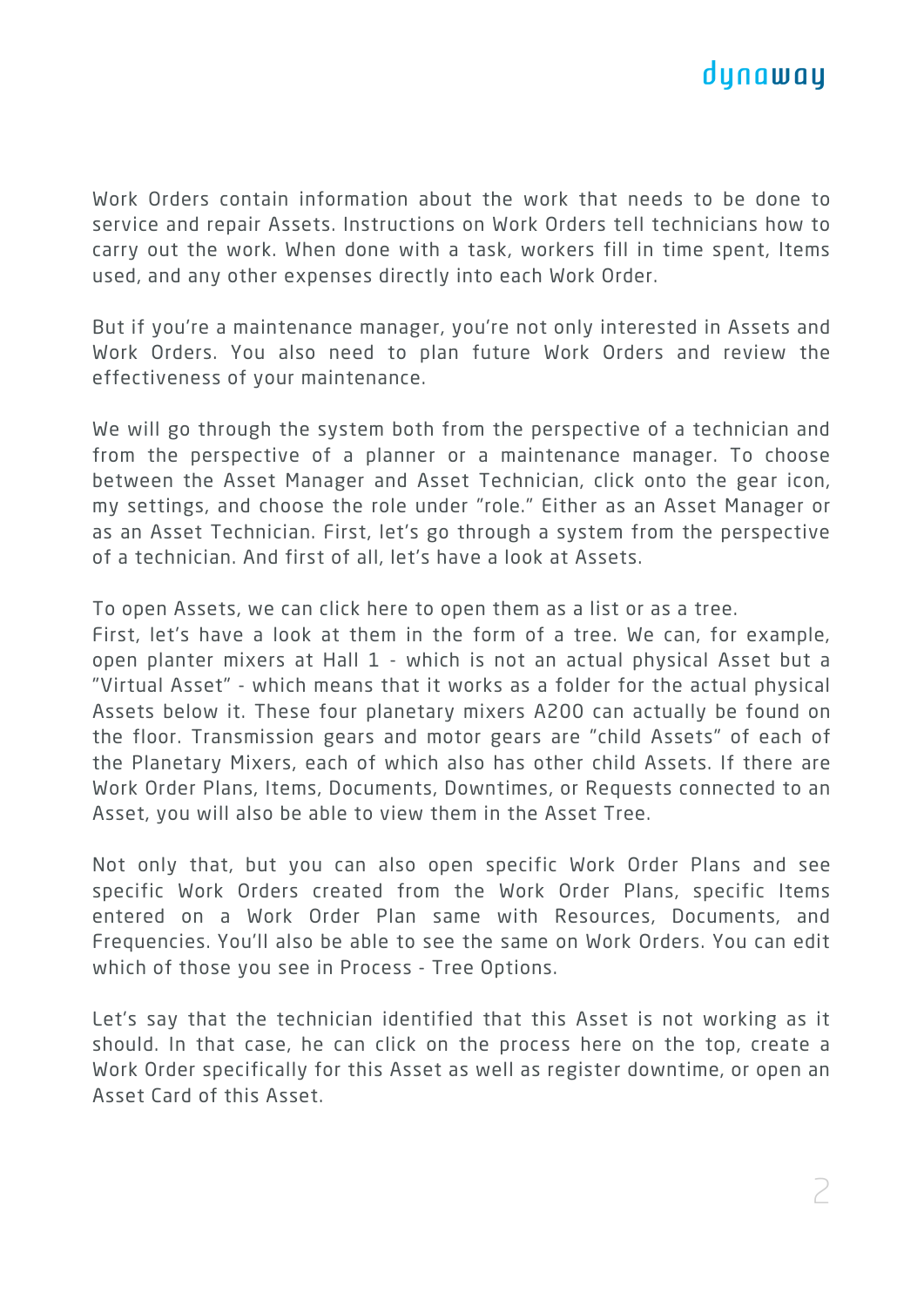## dunawau

The Asset Card can be opened from many other places as well. Usually by clicking on the number of an Asset. But now let's try and open it from the list of Assets - by clicking on Assets and Assets. This is how the Asset List looks like. Let's open this Ultraviolet Lamp at Hall 1. This is how an Asset Card looks like - you can see the Description of the Asset, its Status, Condition, the Asset's Category, information about and from the manufacturer.

You can see the location, which can be entered either in the form of an address and viewed on a map through clicking here, or through GPS coordinates and clicking here which will, by default, open Bink maps, and we can start navigating. Below the location, we can see Counters which can be used to store, for example, running hours or mileage and they can be used in Work Order Planning to create Work Orders when the Asset is in a particular condition. Below the counters are Items where spare parts of the Asset can be written.

This way you won't have to look for them every time. On the right side, you can see a picture of the Asset, Work Order Statistics show the information about Work Orders connected to this Asset. And what you should know is that each Work Order is always connected to exactly one Asset. In case a company wants to track values about an Asset for which there are no fields in the Asset card, they can use Asset Attributes.

So, for example, you can see that for UV lamps, this company is tracking the year of production, voltage, and plug type. These can be set by default through category codes - so, for example, if we switch the Category to "Ovens," you can see that ovens have different default Asset Attributes. Any kind of value can be added to the Asset Attributes if you want to. Below the Asset Attributes, you can see this Asset in relation to other Assets -Its Child Assets and its Parent Assets and below these, you can see the Assets Documentation. These were the basics of an Asset Card and about Assets and now I will talk about Work Orders, how they look like and how to work with them.

On Work Orders, technicians can find all the information they need to service and repair Assets. They can also easily post the consumption of Items and the time they spend on a task. I switched to a tablet, just so that you can see the system from this point of view.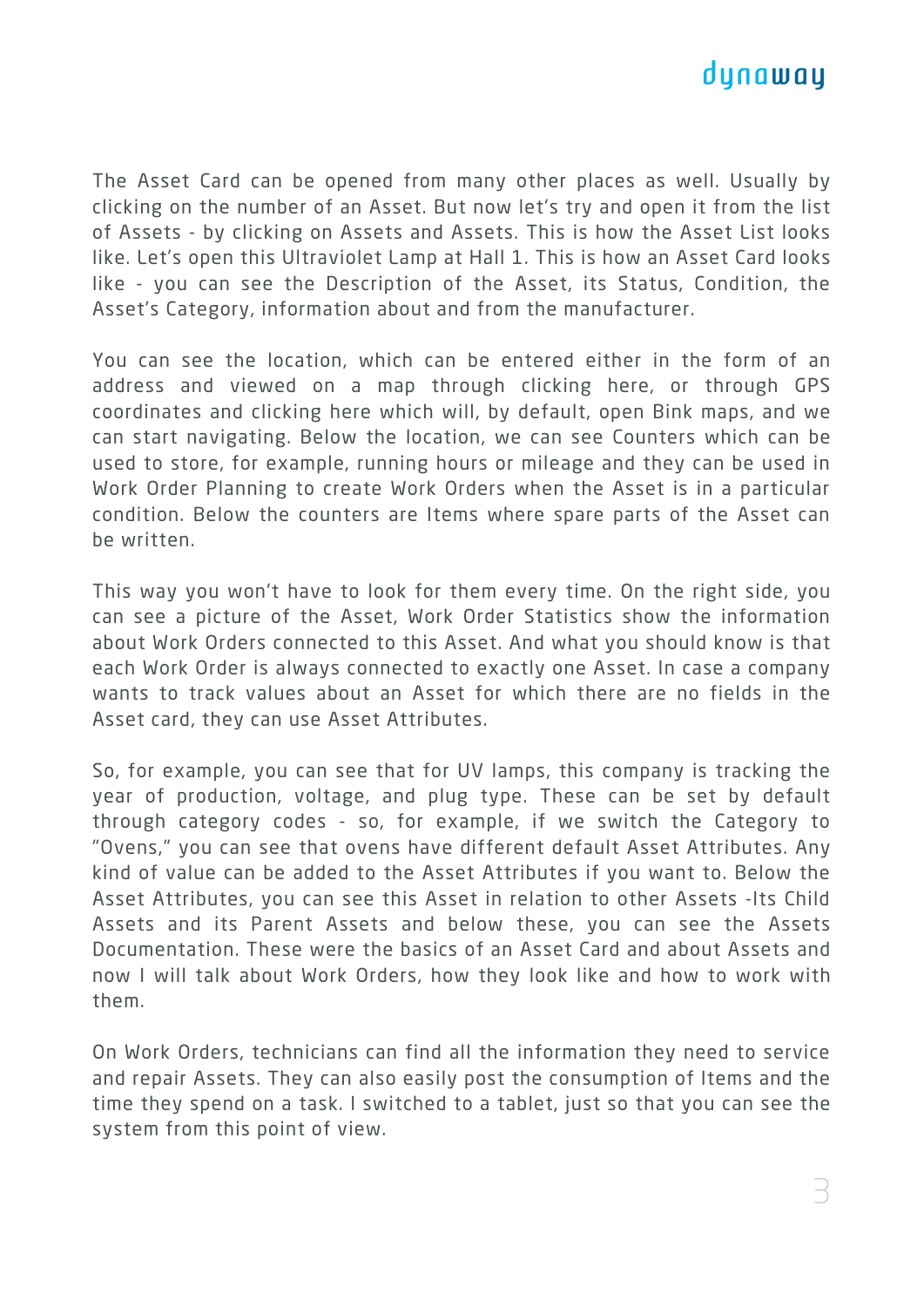

This is how a technician would see the system. To view the Work Orders, we can either click here on "Assigned to me" or scroll down to see the Work Orders in a table. So let's click on the second Work Order here. This is how a Work Order looks like. On the right side, you can see the details of the Asset to which this Work Order is connected.

So all this information can be found on the Asset Card. From here, you can open the Asset Documents, you can also see the location of the Asset and start navigating to it, you can see other Work Orders connected to the same Asset and work order documents, which are separate from the Asset Documents.

To the main part of the Work Order, here you can see the general information. I'll just click here on the top right to see all the available information. So: Information about the Asset, the status of the work, and in case the work can't be done at the moment we can choose waiting and choose a reason for why it can be done at the moment.

We can see the planned date - which is the date the maintenance manager said this Work Order to be executed." Originally planned date" is the planned date that was calculated by the system.

So in case, the work needs to be postponed to a later date, this is where you can find when the work should have originally been done. The category of the work and its priority - Both of these can be used to filter through a list of Work Order Plans so that you can find the Work Order (Plans) that you're looking for and the priority can help you to decide which work needs to be done first.

On the right side, you can see the Location from which the spare parts (=Items) will be consumed. In "frequency," we can see the way the Original Planned Date was calculated.

In this case, it's "Calendar" - which means that it occurs, for example, every Monday and Tuesday, weekly or twice a year. This also might be the reason why this Work Order was released in the first place. But I will talk about this later when I talk about Work Order Plans.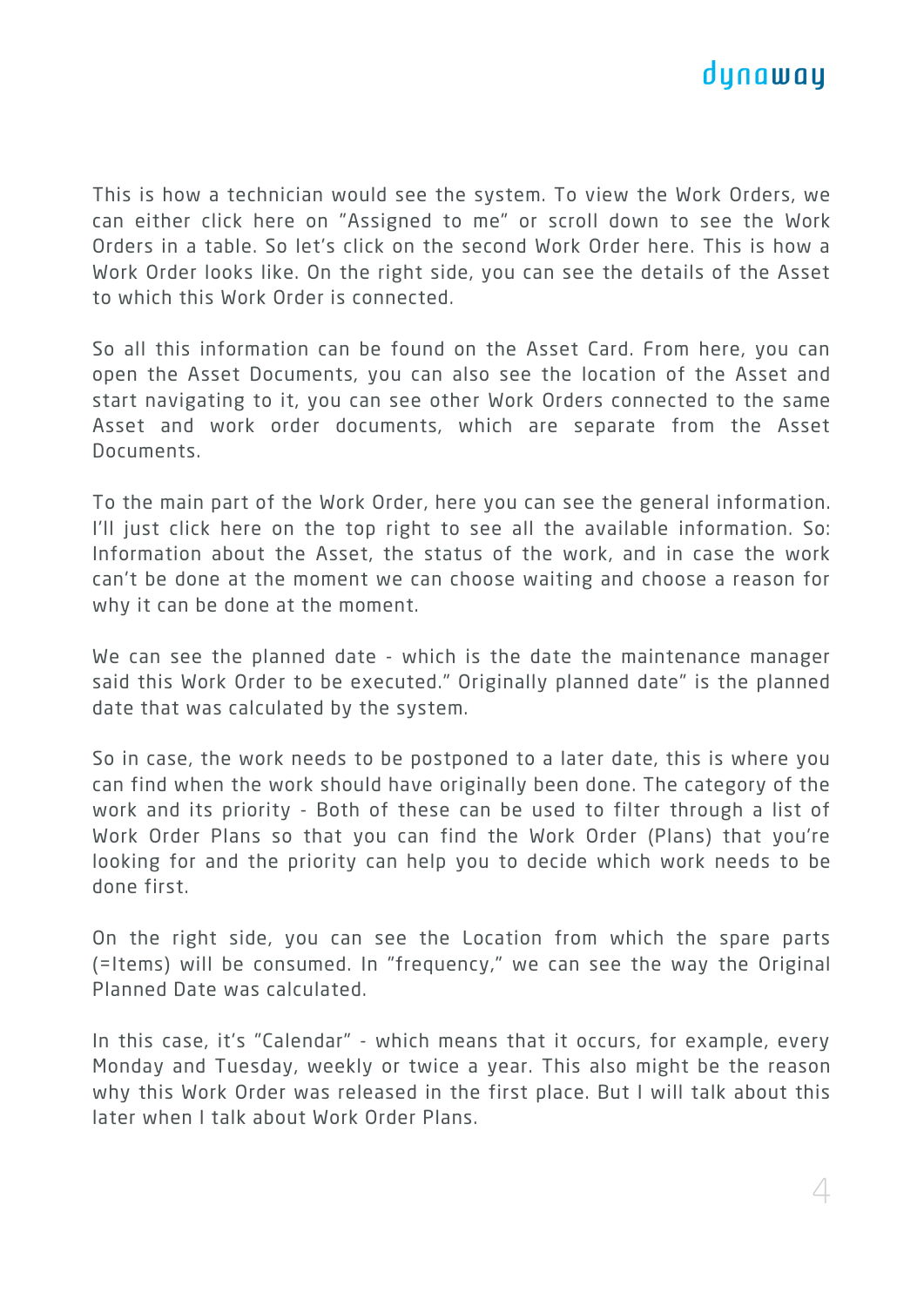

And here we can see if the Work Order is correct with maintenance or not. Corrective maintenance Work Orders will be prioritized in the Work Order planning process, and therefore send out the workers usually first. We can also enter Downtime here, and we can also see the Work Order Plan from which this Work Order was created. But I also get to that later alongside the frequencies.

Below the general information are the instructions written by the maintenance manager. Below those are Items and Resources. So Items which the maintenance manager was expecting that will be used during the Work Order - including quantity - and Resources that will perform the task, including the number of expected hours. Below Items and Resources, we can also add additional expenses. This could be for example external work or expenses on hotels.

Next to the quantities in Items and Resources are also quantities to consume. Which is the place for workers to write the actual quantity of consumed spare parts and the amount of hours spent on the task. These fields make it easy for the workers to post the actual consumption.

After filling in the Resources, Items, and Expenses, the worker can click here, scroll down, choose "Post/Close". Here he can choose if he just wants to post the Items or Resources, or close the Work Order or post and close the Work Order. After that, he's prompted to write remarks - he is able to change the posting date and Condition, and Status of the Asset. He can also choose to change the status of child Assets of this Asset.

That was from a perspective of a technician. I mentioned many details that are much easier to understand when we look at the system from the perspective of a planner or a maintenance manager. So let's continue from that perspective.

Work Order planning always starts with a Work Order Plan. Work Orders can be sent out to workers or worker groups; at different frequencies; either automatically or after approval from the maintenance manager. There are several frequencies available in the system: a One-off, periodically - which is called a Calendar - or through Counters and Measurements. Counters and Measurements can be used in the EAM to set up condition-based maintenance.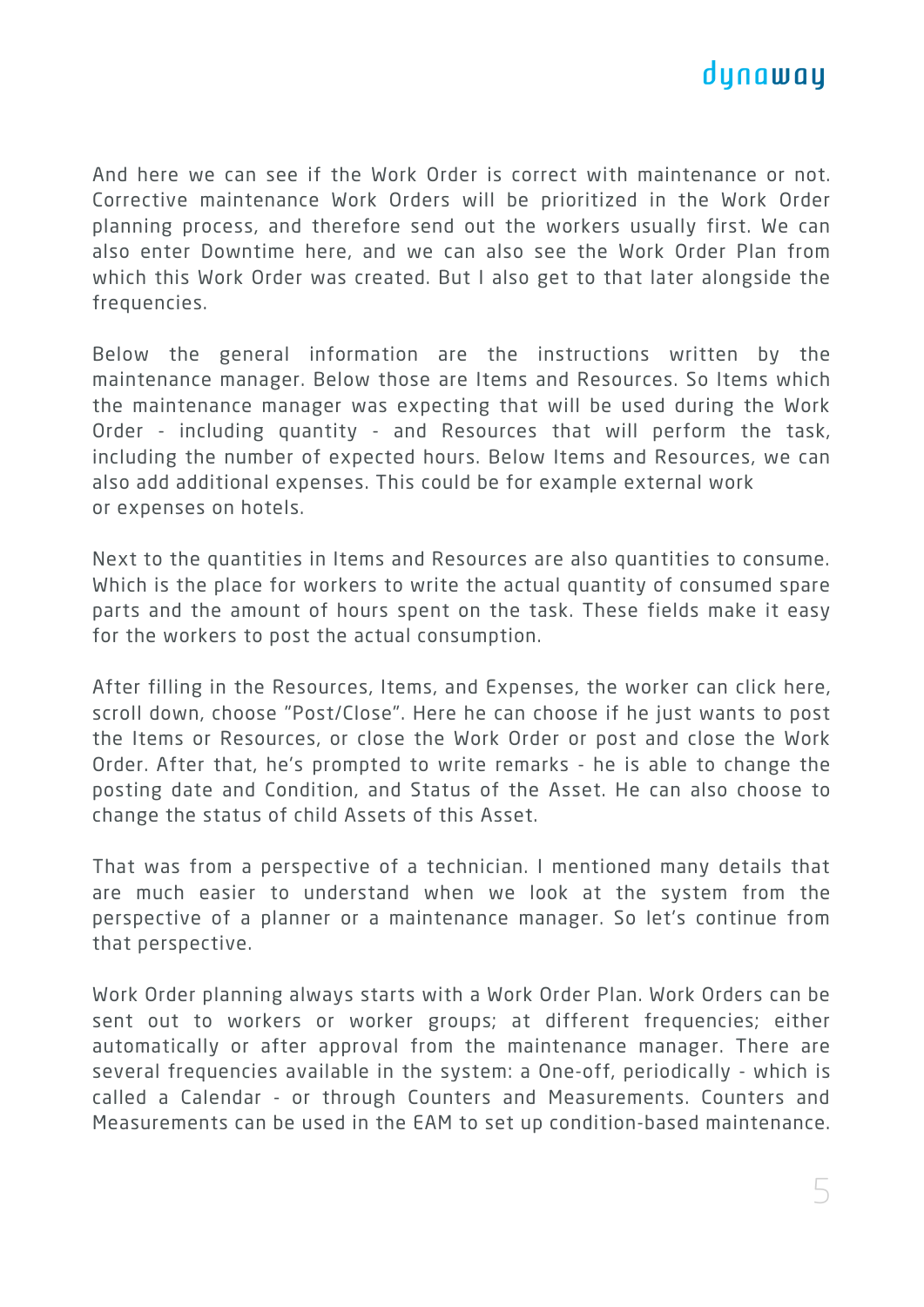

In their case, Work Orders are sent out when equipment is in a particular condition. Let's have a look at a specific example.

A Maintenance Manager wants to lubricate a transmission gear every 50 running hours. Then he would set up a Work Order Plan on the Asset transmission gear, with a Frequency "counter." When the system sees that the counter on the transmission gear reached 50 running hours, a Work Order is created. The Work Order can be then assigned - automatically or after the maintenance manager's approval - to a specific worker - for example "John" or a worker group - for example "Technicians". This is specified on the Work Order Plan as well. So that's how a specific worker receives a specific Work Order.

Most of our customers want to primarily use periodic frequencies in our maintenance systems. So let's have a look at how you can set up Work Order Plans so that they generate Work Orders periodically. To create a Work Order Plan go to Work Orders and Work Order Plans and click "new". If you have number series set up, you can just click on the description, and the Work Order Plan number fills in by itself. Then type in the description choose the Asset, Category Code and Priority Code, optionally fill in the instructions, and here we are at frequencies. To create a periodic Work Order Plan, select "Calendar" and then click on "No" under Schedule.

By default, you will see Daily here. If you want a Daily frequency, you can change it here on the bottom but we want a Weekly one, so we will click here on the three dots and click on Weekly.

Under the General tab, you can fill in an end date if you want the Work Orders to stop being generated on a specific day. But we will leave this blank because we want the Assets to be cleaned as long as we have them. And under the weekly tab, we can choose the distance between weeks. We want the Work Orders to be generated every week, so we will keep that on 1. And we want the Work Orders to be generated on Wednesdays. When you're finished here click ok, and that's it for setting up the frequencies.

If you're using other frequency types, you can also click here on "corrective maintenance" to mark all the Work Orders generated from this Work Order Plan as Corrective Maintenance. But that doesn't work with Calendar.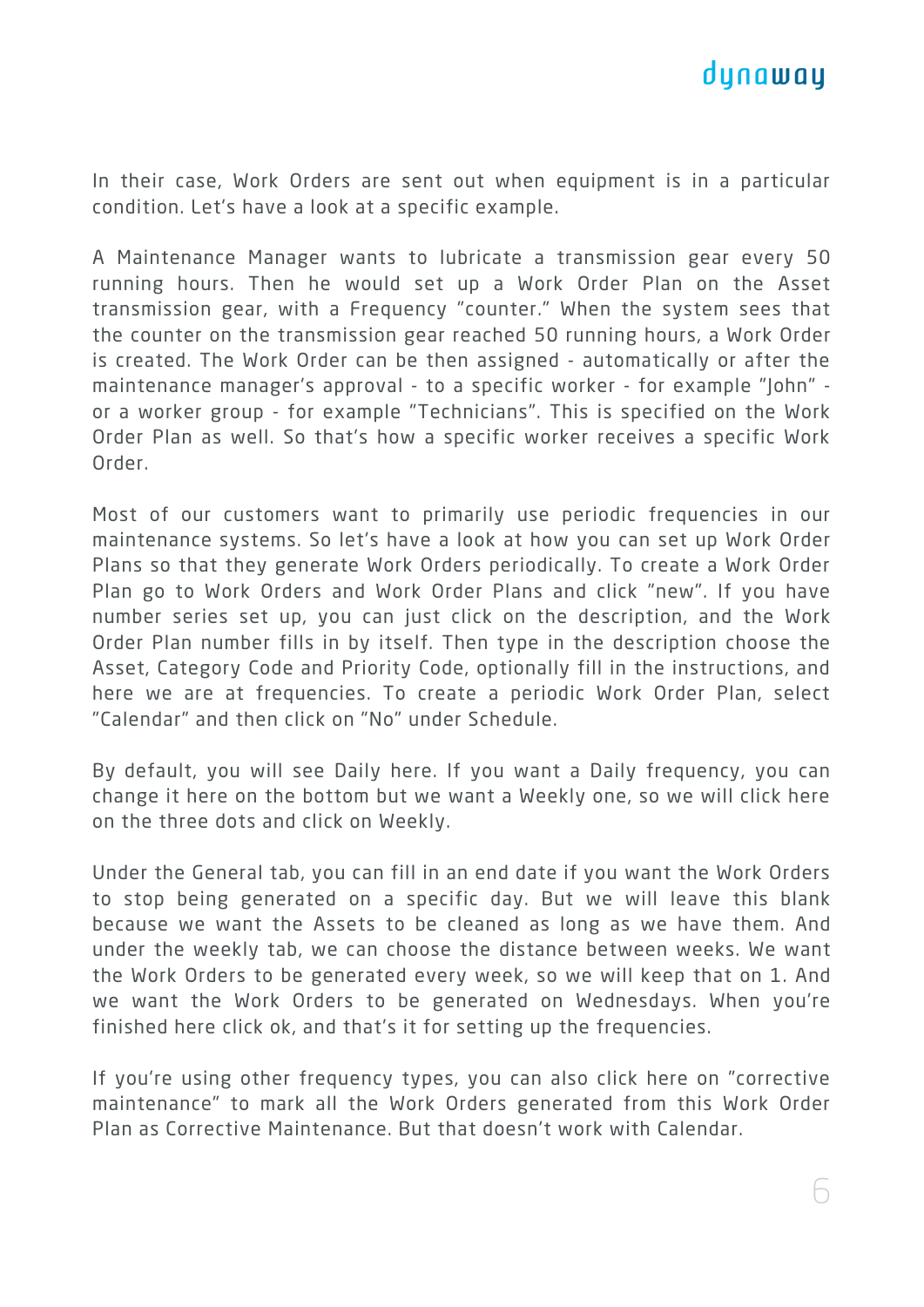

Bellow the frequencies, you can select the Resources and Items that will be added to every generated Work Order. But you probably don't know which resource is going to do this cleaning job every week. So you can choose only work type code - in this case, Cleaning - and then based on Resource Allocation, the system is going to choose which worker should be assigned to the specific Work Order that's being generated.

You can read more about resource allocation on our help page [help.dynaway.com,](http://help.dynaway.com/) go to Work Orders/ Availability and Planning, and set up Resource Allocation.

Then you can also choose Items, which will be added to each of the Work Orders. You are not able to track the serial number or the lot number from here, because you don't know which specific item is going to be used on the Work Order. But you are going to be able to do that on each individual Work Order. But what you need to do here you need to insert the estimated number of hours that you think the worker is going to work and the estimated quantity of Items that are going to be used on the Work Order.

When all this is finished, you can click on release and release the Work Order Plan. Now the Work Orders can be either released automatically or after a review from the maintenance manager. To release Work Orders click on Work Orders, and Planning Worksheet, click on "Calculate Plan" and ok. And when we scroll here to the bottom, we can see the newly calculated Work Order Plan called "Weekly Cleaning."

When we scroll to the right, we can see the Original Planned Date, which is the date calculated by the system based on the frequency - so that's calculated for the 3rd of February 2021 (which is a Wednesday). And next to it we can also choose a planned date so if we want to actually execute the Work Order on a Thursday instead of a Wednesday, we can choose that here. Then choose the accept action messages for the Work Order Plans from which you want to create Work Orders, and click Carry Out Action Messages.

Now the Work Order is created, and we can go back to Work Orders/Work Orders scroll to the bottom, and open the Work Order that we just created. At the bottom of the Work Order, you will be able to see that the Resources and Items have been added here from the Work Order Plan.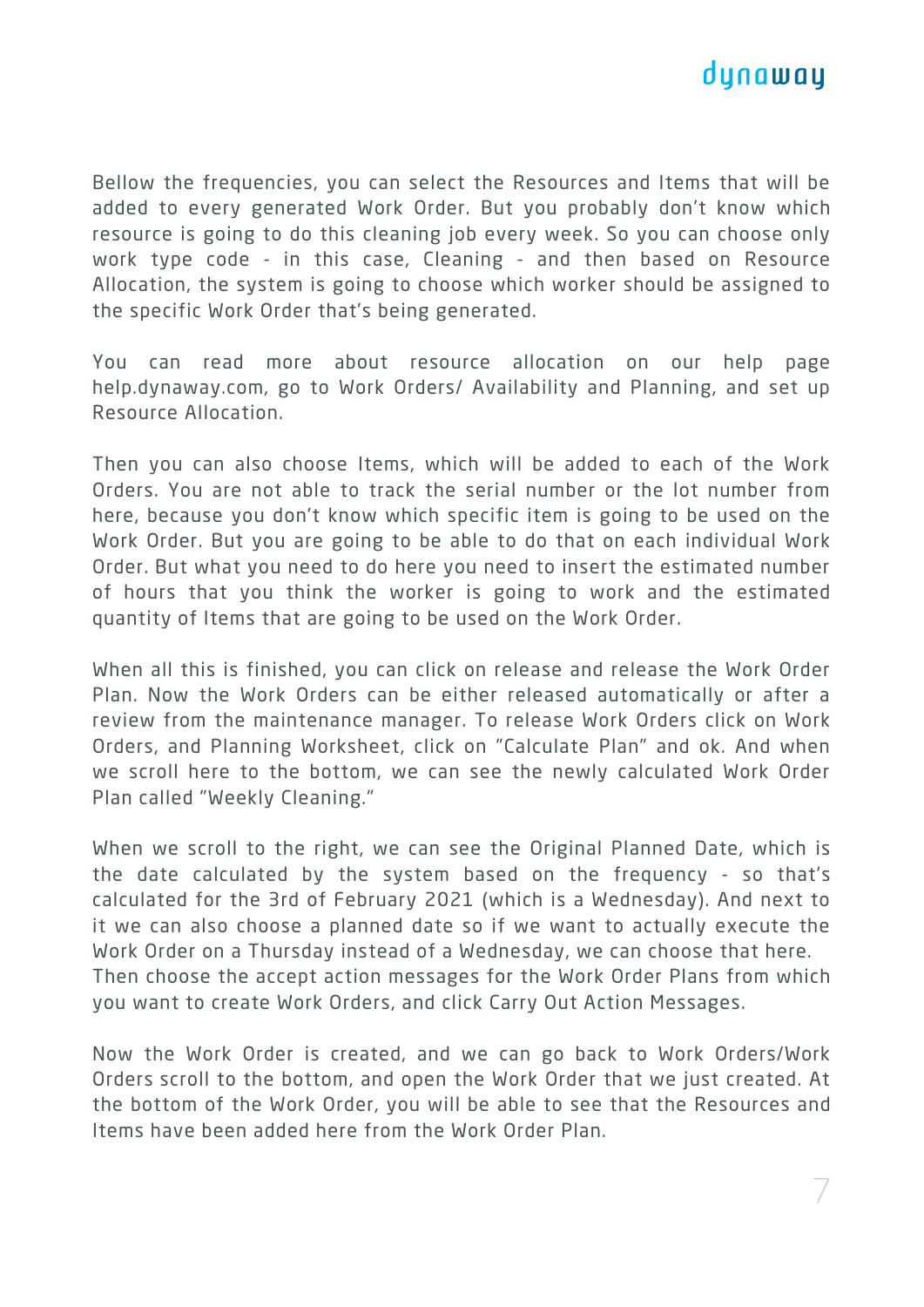

And there has also been a specific worker assigned to the Work Order based on Resource Allocation.

Another more visual way to schedule Work Orders is with our scheduling board. When you install the scheduling board into your EAM for BC, you'll be able to take unassigned Work Orders and assign them to your workers. You will also see Work Orders color-coded based on Work Order Type and you'll be able to edit Work Orders directly on the board. The scheduling board needs to be downloaded separately from AppSource. So now you know how Assets look how to plan future Work Orders with Work Order Plans and how to work with Work Orders as a technician.

So how do you get an overview of all of this data?

When a technician completes his work, he posts a Work Order. This way, the number of used Items and hours spent on the task are posted and the Work Order becomes a Posted Work Order. Then the data becomes available to the maintenance manager and other departments in the company through the BC platform. But just looking at Posted Work Orders is not the most efficient way to get an overview of your maintenance.

So in this part, I'd like to show you how you can effectively get an overview about what's happening in your maintenance organization. To view Posted Work Orders, go to Work Orders and Posted Work Orders. Here you can open Work Orders that have been closed and view the posted Resources Items and Expenses.

You can also go to Work Orders and Work Order Ledger Entries - to view posted Items Resources and expenses from Work Orders in one place. You can also view ledger entries on individual Assets. This way, you will get very close to the actual maintenance cost of individual Assets. Apart from the ledger entries, you can also open the maintenance log, where you will be able to track changes on Assets. Here you can see what changes were made on the Asset, the new and old values when they were made, and who made them.

To get a good overview of the whole maintenance organization go to the role center of the Asset Manager. From the top of the screen, you can navigate to different parts of the EAM.